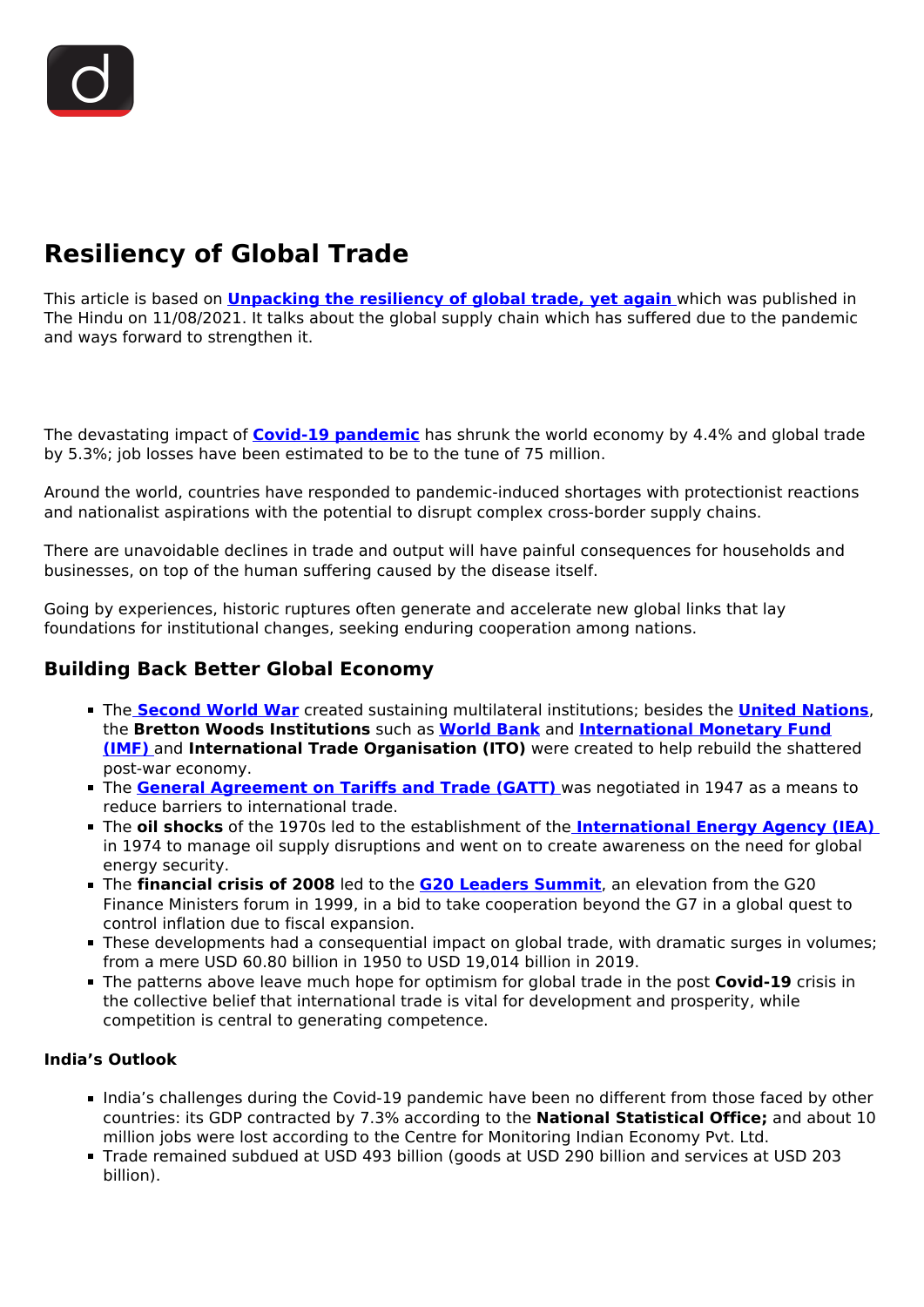- The projections of the IMF for India's economic growth ahead are positive and in line with the general trends world-wide, assuming that the widespread vaccination might limit the Covid-19 agony.
- India would need to remain focussed on value added products, beyond the traditional exports basket comprising refined petroleum products, pharma, gems and jewelry, textiles and garments, engineering items, rice, oil meals and marine products.

## **Issues With Global Trade Supply Chain**

- **Disruption of Global Value Chain:** Covid-19 crisis is having devastating repercussions for corporations and businesses that have benefited from economic interdependence supported by cross-border supply chains.
	- China is the world's largest production base, and lies at the heart of many supply chains. Since the outbreak of this coronavirus, many companies that had come to depend on China were hard hit.
- **Halting of WTO talks:** This may indicate worse days ahead for the WTO, as trade rules have worked best when the global economy is booming and isn't facing a crisis.
- **Problem Faced by Emerging and Developing Economies:** The **United Nations Conference on Trade and Development** held that emerging and developing economies, which rely on exportled growth, will now be severely impacted as the global economy contracts and the world opts protectionism policies.
	- The **least developed countries** whose economies are driven by the sale of raw materials will also face hard consequences.

#### **Way Forward**

- **Stimulus Packages in Countries:** Global supply chains that have remained dormant for long can be made resilient by stimulus packages and forced savings. Such interventions are expected to help revive manufacturing with lower production costs, induce investments and promote technology transfers.
- **Start Negotiations Under WTO:** In a post Covid-19 world, members of the World Trade Organization should promote trade facilitating rules.
	- Mutually beneficial trade arrangements that seek deeper economic integration should be entered into at the bilateral and regional levels to create win-win situations for all stakeholders, including consumers, who tend to benefit from lowered barriers and harmonised standards.
- **Harness Technology:** Countries that harness technology are expected to dominate international trade in future with a transformational impact on the global economy.
	- $\circ$  lust as the steam engine in the 19<sup>th</sup> century and computing power in the 20<sup>th</sup> century, **data** will be the main driver of economic growth in the 21<sup>st</sup> century.
	- Rapid growth in **e-commerce** and the virtual world will demand entirely new skills from the workforce. Therefore, economic policies should focus on stronger safety nets for workers; income protection, skill training, health care and educational support for families.
- **Focus on Restarting Manufacturing:** Building an ecosystem that incentivises value-added manufacturing and technology-induced finished products should form a part of long-term strategy for emerging economies like India.
- **Inclusive Approach:** Addressing the needs of the most vulnerable countries measures, for example in relation to export restrictions and creation of regional stockpiles, could include specific exemptions or assistance to address the needs of the poorest countries.
- **Favourable Business Environment:** Keeping markets open and predictable, as well as fostering a more generally favourable business environment, will be critical to spur the renewed investment. And if countries work together, much faster recovery is possible than if each country acts alone.